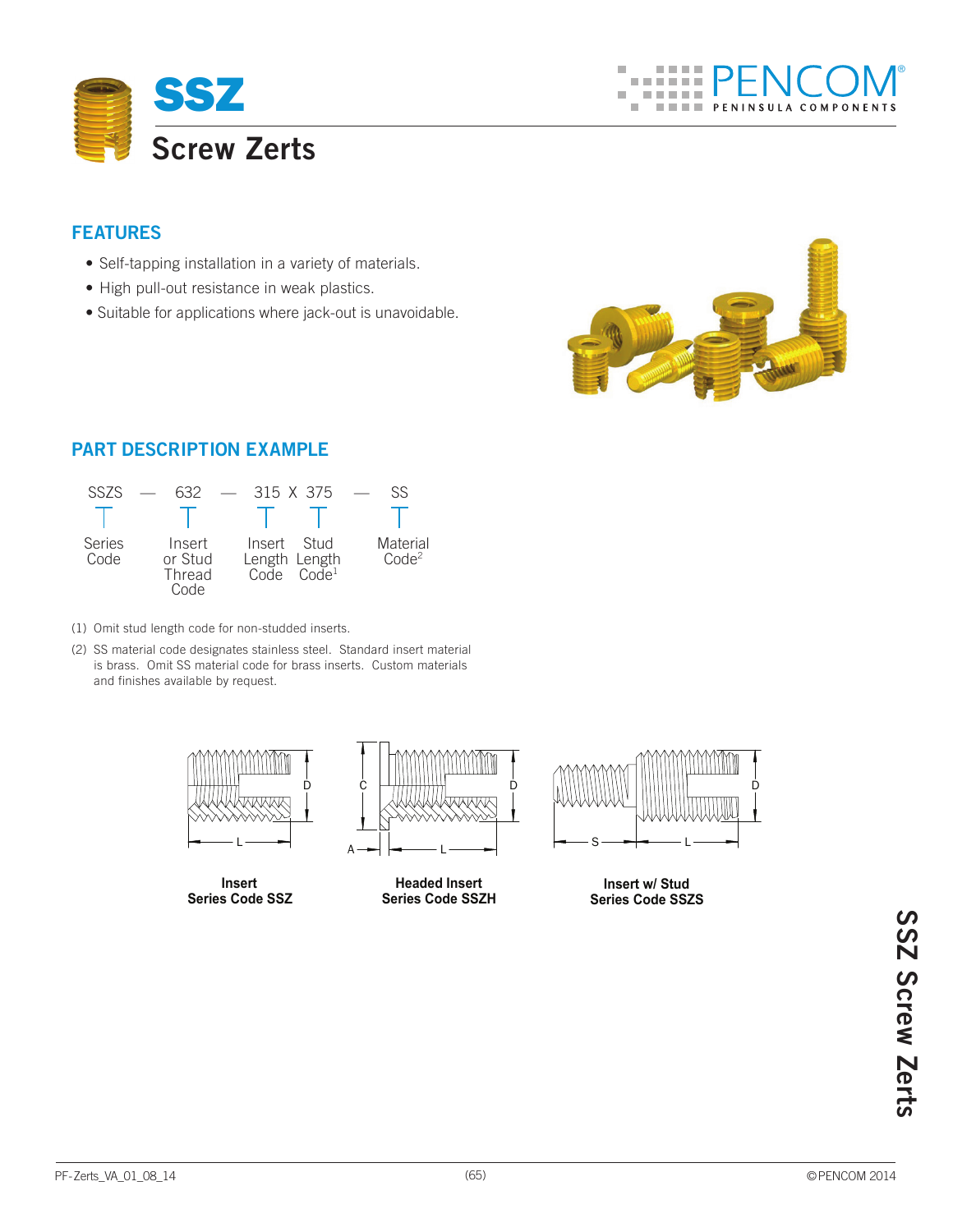## **GENERAL**

|                  |                                                                   |                                 |                       |                          |                                                                                                       | Boss Hole Dia. B                          |                               |                                         |                                        |  |
|------------------|-------------------------------------------------------------------|---------------------------------|-----------------------|--------------------------|-------------------------------------------------------------------------------------------------------|-------------------------------------------|-------------------------------|-----------------------------------------|----------------------------------------|--|
|                  | Insert<br><b>Thread</b>                                           | Insert<br><b>Thread</b><br>Code | L<br>Insert<br>Length | Insert<br>Length<br>Code | Thermo-<br>plastics<br>$+.004$<br>$-.000$                                                             | Thermo-<br>setting<br>$+.004$<br>$-0.000$ | A<br>Head<br><b>Thickness</b> | $\mathbf{C}$<br>Head<br><b>Diameter</b> | D<br>Insert<br><b>Diameter</b><br>Max. |  |
|                  | $2 - 56$                                                          | 256                             | .236                  | 236                      | .157-.161                                                                                             | .161-.169                                 | .023                          | .236                                    | .177                                   |  |
|                  | $4 - 40$                                                          | 440                             | .236                  | 236                      | .157-.161                                                                                             | $.161 - .169$                             | .023                          | .236                                    | .177                                   |  |
|                  | $6 - 32$                                                          | 632                             | .315                  | 315                      | .209-.213                                                                                             | $.217 - .224$                             | .029                          | .295                                    | .236                                   |  |
|                  | $8 - 32$                                                          | 832                             | .315                  | 315                      | .228-.232                                                                                             | .236-.244                                 | .035                          | .312                                    | .256                                   |  |
| H <sub>2</sub> N | $10 - 24$                                                         | 1024                            | .394                  | 394                      | .280-.283                                                                                             | .287-.299                                 | .042                          | .374                                    | .315                                   |  |
|                  | 10-32                                                             | 1032                            | .394                  | 394                      | .280-.283                                                                                             | .287-.299                                 | .042                          | .374                                    | .315                                   |  |
|                  | $1/4 - 20$                                                        | 2520                            | .551                  | 551                      | .339-.346                                                                                             | .354-.370                                 | .052                          | .472                                    | .394                                   |  |
|                  | $1/4 - 28$                                                        | 2528                            | .551                  | 551                      | .339-.346                                                                                             | .354-.370                                 | .052                          | .472                                    | .394                                   |  |
|                  | $5/16-18$                                                         | 3118                            | .591                  | 591                      | .417-.425                                                                                             | .433-.449                                 | .052                          | .551                                    | .472                                   |  |
|                  | $5/16 - 24$                                                       | 3124                            | .591                  | 591                      | .417-.425                                                                                             | .433-.449                                 | .052                          | .551                                    | .472                                   |  |
|                  | $3/8 - 16$                                                        | 3716                            | .709                  | 709                      | .496-.504                                                                                             | .512-.528                                 | .062                          | .630                                    | .551                                   |  |
|                  | $3/8 - 24$                                                        | 3724                            | .709                  | 709                      | .496-.504                                                                                             | .512-.528                                 | .062                          | .630                                    | .551                                   |  |
|                  | $1/2 - 13$                                                        | 5013                            | .866                  | 866                      | .575-.583                                                                                             | .591-.606                                 | .062                          | .709                                    | .630                                   |  |
|                  | $1/2 - 20$                                                        | 5020                            | .866                  | 866                      | .575-.583                                                                                             | .591-.606                                 | .062                          | .709                                    | .630                                   |  |
|                  | (1) All dimensions are in inches and reference unless toleranced. |                                 |                       |                          | (2) Pencom recommends determining the minimum hole wall thickness through testing in the application. |                                           |                               |                                         |                                        |  |

|               |                         |                                 |                       |                          | Boss Hole Dia. B                          |                                          |                               |                                         |                                        |  |
|---------------|-------------------------|---------------------------------|-----------------------|--------------------------|-------------------------------------------|------------------------------------------|-------------------------------|-----------------------------------------|----------------------------------------|--|
|               | Insert<br><b>Thread</b> | Insert<br><b>Thread</b><br>Code | L<br>Insert<br>Length | Insert<br>Length<br>Code | Thermo-<br>plastics<br>$+0.10$<br>$-0.00$ | Thermo-<br>setting<br>$+0.10$<br>$-0.00$ | A<br>Head<br><b>Thickness</b> | $\mathsf{C}$<br>Head<br><b>Diameter</b> | D<br>Insert<br><b>Diameter</b><br>Max. |  |
|               | $M2 \times 0.4$         | M <sub>2</sub>                  | 6.00                  | 6.00                     | 4.00-4.10                                 | 4.10-4.30                                | 0.58                          | 6.00                                    | 4.50                                   |  |
| <b>METRIC</b> | M2.5 x 0.45             | M <sub>2.5</sub>                | 6.00                  | 6.00                     | 4.00-4.10                                 | 4.10-4.30                                | 0.58                          | 6.00                                    | 4.50                                   |  |
|               | M <sub>3</sub> x 0.5    | M <sub>3</sub>                  | 6.00                  | 6.00                     | 4.50-4.60                                 | 4.60-4.80                                | 0.58                          | 6.50                                    | 5.00                                   |  |
|               | M3.5 x 0.6              | M3.5                            | 8.00                  | 8.00                     | 5.30-5.40                                 | 5.50-5.70                                | 0.73                          | 7.50                                    | 6.00                                   |  |
|               | $M4 \times 0.7$         | M <sub>4</sub>                  | 8.00                  | 8.00                     | 5.80-5.90                                 | 6.00-6.20                                | 0.89                          | 8.00                                    | 6.50                                   |  |
|               | M5 x 0.8                | M <sub>5</sub>                  | 10.00                 | 10.00                    | 7.10-7.20                                 | 7.30-7.60                                | 1.06                          | 9.50                                    | 8.00                                   |  |
|               | $M6 \times 1.0$         | <b>M6</b>                       | 14.00                 | 14.00                    | 8.60-8.80                                 | 9.00-9.40                                | 1.32                          | 12.00                                   | 10.00                                  |  |
|               | M8 x 1.25               | M <sub>8</sub>                  | 15.00                 | 15.00                    | 10.60-10.80 11.00-11.40                   |                                          | 1.32                          | 14.00                                   | 12.00                                  |  |
|               | $M10 \times 1.5$        | <b>M10</b>                      | 18.00                 | 18.00                    | 12.60-12.80 13.00-13.40                   |                                          | 1.57                          | 16.00                                   | 14.00                                  |  |
|               | M <sub>12</sub> x 1.75  | M12                             | 22.00                 | 22.00                    | 14.60-14.80 15.00-15.40                   |                                          | 1.57                          | 18.00                                   | 16.0                                   |  |

(1) All dimensions are in millimeters and reference unless toleranced.

(2) Pencom recommends determining the minimum hole wall thickness through testing in the application.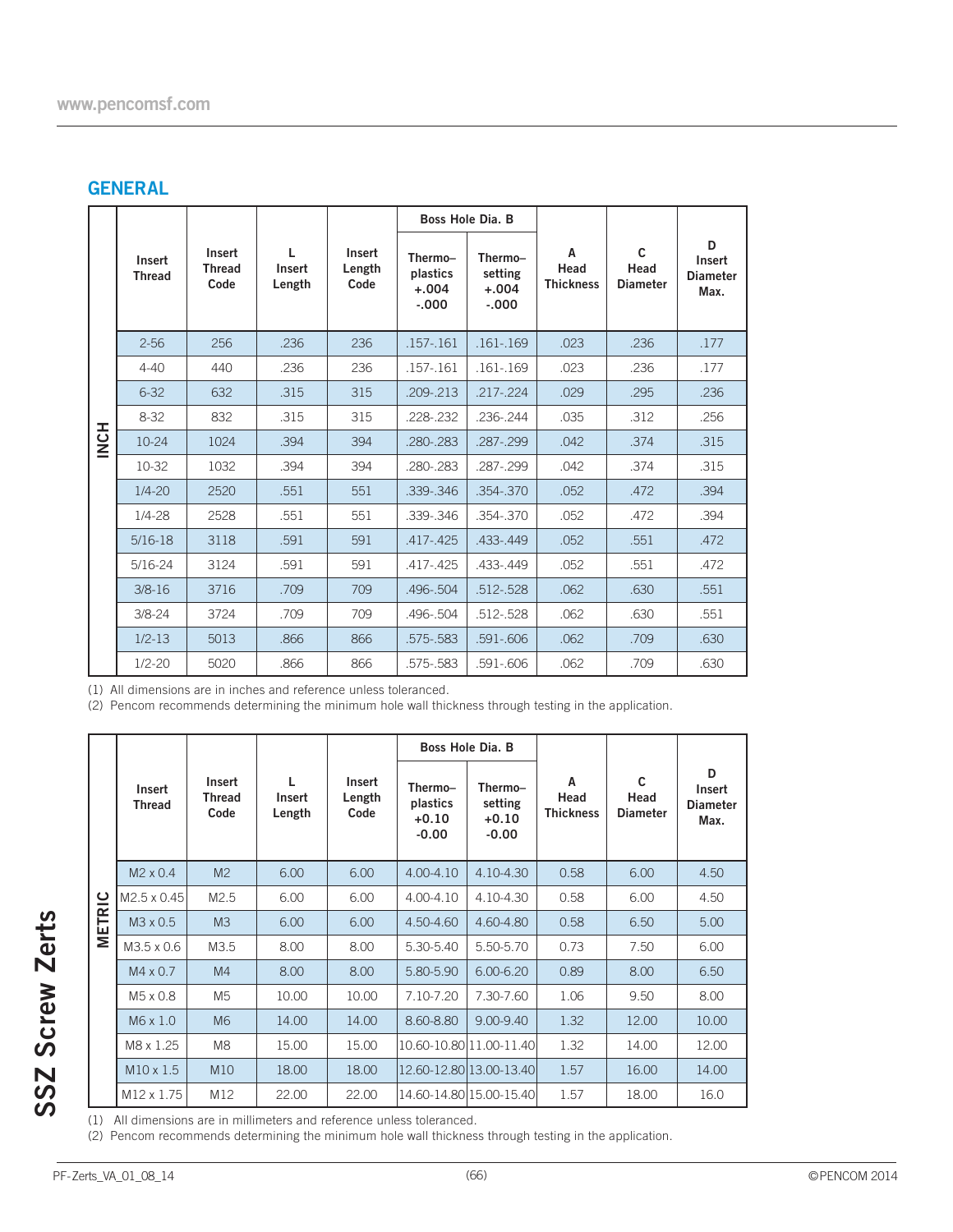# **STUD LENGTH**

|             |                                                                                                                    | <b>Stud</b>   | D                         | S-Stud Length |                          |                          |      |      |      |      |      |      |       |  |  |
|-------------|--------------------------------------------------------------------------------------------------------------------|---------------|---------------------------|---------------|--------------------------|--------------------------|------|------|------|------|------|------|-------|--|--|
|             | <b>Stud</b><br><b>Thread</b>                                                                                       | <b>Thread</b> | Insert<br><b>Diameter</b> | .187          | .250                     | .312                     | .375 | .437 | .500 | .625 | .750 | .875 | 1.000 |  |  |
|             |                                                                                                                    | Code          | Max.                      |               | <b>Stud Length Code</b>  |                          |      |      |      |      |      |      |       |  |  |
|             | $2 - 56$                                                                                                           | 256           | .177                      | 187           | 250                      | 312                      |      |      |      |      |      |      |       |  |  |
|             | $4 - 40$                                                                                                           | 440           | .177                      | 187           | 250                      | 312                      | 375  | 437  |      |      |      |      |       |  |  |
|             | $6 - 32$                                                                                                           | 632           | .236                      | 187           | 250                      | 312                      | 375  | 437  | 500  |      |      |      |       |  |  |
|             | $8 - 32$                                                                                                           | 832           | .256                      | 187           | 250                      | 312                      | 375  | 437  | 500  | 625  | —    |      |       |  |  |
|             | $10 - 24$                                                                                                          | 1024          | .315                      | 187           | 250                      | 312                      | 375  | 437  | 500  | 625  | 750  |      |       |  |  |
| <b>INCH</b> | 10-32                                                                                                              | 1032          | .315                      | 187           | 250                      | 312                      | 375  | 437  | 500  | 625  | 750  |      | --    |  |  |
|             | $1/4 - 20$                                                                                                         | 2520          | .394                      |               | 250                      | 312                      | 375  | 437  | 500  | 625  | 750  | 875  | 1000  |  |  |
|             | $1/4 - 28$                                                                                                         | 2528          | .394                      |               | 250                      | 312                      | 375  | 437  | 500  | 625  | 750  | 875  | 1000  |  |  |
|             | $5/16-18$                                                                                                          | 3118          | .472                      |               |                          | 312                      | 375  | 437  | 500  | 625  | 750  | 875  | 1000  |  |  |
|             | $5/16 - 24$                                                                                                        | 3124          | .472                      | —             | $\overline{\phantom{0}}$ | 312                      | 375  | 437  | 500  | 625  | 750  | 875  | 1000  |  |  |
|             | $3/8 - 16$                                                                                                         | 3716          | .551                      |               |                          |                          | 375  | 437  | 500  | 625  | 750  | 875  | 1000  |  |  |
|             | $3/8 - 24$                                                                                                         | 3724          | .551                      |               |                          |                          | 375  | 437  | 500  | 625  | 750  | 875  | 1000  |  |  |
|             | $1/2 - 13$                                                                                                         | 5013          | .630                      |               |                          |                          |      |      | 500  | 625  | 750  | 875  | 1000  |  |  |
|             | $1/2 - 20$                                                                                                         | 5020          | .630                      |               |                          | $\overline{\phantom{0}}$ |      |      | 500  | 625  | 750  | 875  | 1000  |  |  |
|             | (1) All dimensions are in inches and reference unless toleranced.<br>(2) Custom stud lengths available by request. |               |                           |               |                          |                          |      |      |      |      |      |      |       |  |  |

(1) All dimensions are in inches and reference unless toleranced.

|                | <b>Stud</b><br>Thread                                                                                                   | <b>Stud</b><br>Thread<br>Code | D                                 | S-Stud Length           |                          |      |       |       |       |       |       |       |       |  |
|----------------|-------------------------------------------------------------------------------------------------------------------------|-------------------------------|-----------------------------------|-------------------------|--------------------------|------|-------|-------|-------|-------|-------|-------|-------|--|
|                |                                                                                                                         |                               | Insert<br><b>Diameter</b><br>Max. | 5.00                    | 6.00                     | 8.00 | 10.00 | 12.00 | 14.00 | 16.00 | 18.00 | 20.00 | 25.00 |  |
|                |                                                                                                                         |                               |                                   | <b>Stud Length Code</b> |                          |      |       |       |       |       |       |       |       |  |
|                | M2 x 0.4                                                                                                                | M <sub>2</sub>                | 4.50                              | 5.00                    | 6.00                     | 8.00 |       |       |       |       |       |       |       |  |
|                | M2.5 x 0.45                                                                                                             | M2.5                          | 4.50                              | 5.00                    | 6.00                     | 8.00 | 10.00 |       |       |       |       |       |       |  |
| $\overline{c}$ | M3 x 0.5                                                                                                                | M3                            | 5.00                              | 5.00                    | 6.00                     | 8.00 | 10.00 | 12.00 |       |       |       |       |       |  |
| <b>METR</b>    | M3.5 x 0.6                                                                                                              | M3.5                          | 6.00                              | 5.00                    | 6.00                     | 8.00 | 10.00 | 12.00 | 14.00 |       |       |       |       |  |
|                | $M4 \times 0.7$                                                                                                         | M <sub>4</sub>                | 6.50                              | 5.00                    | 6.00                     | 8.00 | 10.00 | 12.00 | 14.00 | 16.00 |       |       |       |  |
|                | M5 x 0.8                                                                                                                | M <sub>5</sub>                | 8.00                              | 5.00                    | 6.00                     | 8.00 | 10.00 | 12.00 | 14.00 | 16.00 | 18.00 | 20.00 |       |  |
|                | M6 x 1.0                                                                                                                | M6                            | 10.00                             |                         | 6.00                     | 8.00 | 10.00 | 12.00 | 14.00 | 16.00 | 18.00 | 20.00 | 25.00 |  |
|                | M8 x 1.25                                                                                                               | M <sub>8</sub>                | 12.00                             |                         | $\overline{\phantom{0}}$ | 8.00 | 10.00 | 12.00 | 14.00 | 16.00 | 18.00 | 20.00 | 25.00 |  |
|                | $M10 \times 1.5$                                                                                                        | M10                           | 14.00                             |                         |                          |      | 10.00 | 12.00 | 14.00 | 16.00 | 18.00 | 20.00 | 25.00 |  |
|                | M12 x 1.75                                                                                                              | M12                           | 16.00                             |                         |                          |      |       | 12.00 | 14.00 | 16.00 | 18.00 | 20.00 | 25.00 |  |
|                | (1) All dimensions are in millimeters and reference unless toleranced.<br>(2) Custom stud lengths available by request. |                               |                                   |                         |                          |      |       |       |       |       |       |       |       |  |

(1) All dimensions are in millimeters and reference unless toleranced.